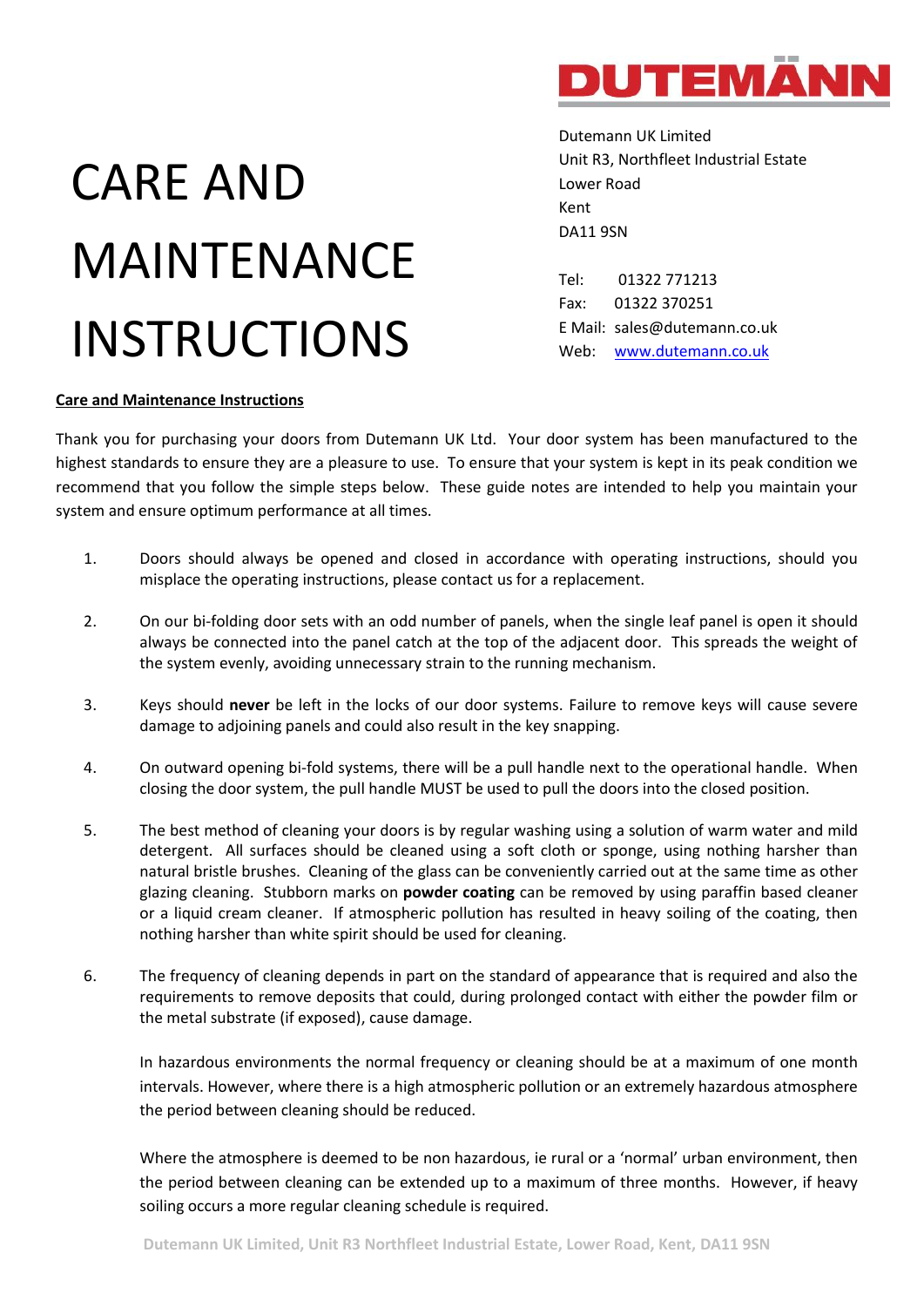An easy reference guide to follow for cleaning:

| Normal environment                | Clean and check every 3 months |
|-----------------------------------|--------------------------------|
| Marine environment                | Clean and check every 1 month  |
| Industrial environment            | Clean and check every 1 month  |
| Industrial and marine environment | Clean and check every 2 weeks  |
| Swimming and leisure pools        | Clean and check every 1 month  |

The category will depend on geographical location; environmental surroundings (industrial, swimming pools, marine etc); levels of atmospheric pollution; prevailing wind; protection of the building by other buildings; if there are environmental changes during lifetime (ie rural areas becoming industrial etc).

**Do not** under any circumstances, use strong solvents or solutions containing: chlorinated hydrocarbons; esters; ketones; abrasive cleaner or polish. For stubborn marks on **anodised** finishes (your contract will detail if the finish is a painted RAL colour or an anodised finish); an ink rubber can be used to remove them.

Stainless steel parts are long-lasting, eye-catching and extremely resilient, however, in order to keep the finish of stainless steel parts looking at its best, we recommend regular cleaning with a small amount of washing up liquid diluted in warm clean water. Always rinse, dry thoroughly and polish with a soft clean cloth.

Very occasionally, atmospheric conditions can cause the appearance of rust on your product. This is actually a film caused by rust particles being carried onto the surface of the product in the air. If you see these particles we recommend removing them immediately in order to avoid surface corrosion.

For satin or brushed surfaces, rub these particles off using a non-abrasive scourer. For brilliant polished surfaces only use a soft cloth with a cleaning agent for polished stainless stell surfaces if necessary.

- 7. **Bottom tracks and thresholds** must be kept clean. After operation and before closing, the tracks and thresholds should be checked for large obstacles (stones/debris) and removed. Although the running mechanism is proud of the bottom surface of the track to allow for general dust and small debris not to impede the running of the system, the track must be cleaned on a regular basis to ensure smooth operation. A vacuum cleaner is the easiest method and we recommend that this is carried out at least once every month – or more often dependent on use. After cleaning we recommend that the track is then lubricated with a silicone spray where the wheel and guide discs (at the bottom of the running gear which is connected to the hinges) connect with the track; this prolongs the life of your system. You can also spray the running gear and guide discs for optimum performance.
- 8. In the unlikely event of a squeaky hinge, this can easily be remedied by spraying the hinge with silicone spray.
- 9. For optimum performance of the locking mechanism, keep your keys and profile cylinder locks clean by applying a light lubricating oil to the key and insert in and out of the cylinder a few times every 3 months. This will both lubricate and clean ensuring easy operation.
- 10. Should you experience difficulty with the running mechanism or any operational parts on either our bifolding door systems or our Haus range, and if following the above steps has not remedied this, contact us immediately for instructions as, any damage caused by 'forcing' parts, will not be covered by your guarantee/warranty.